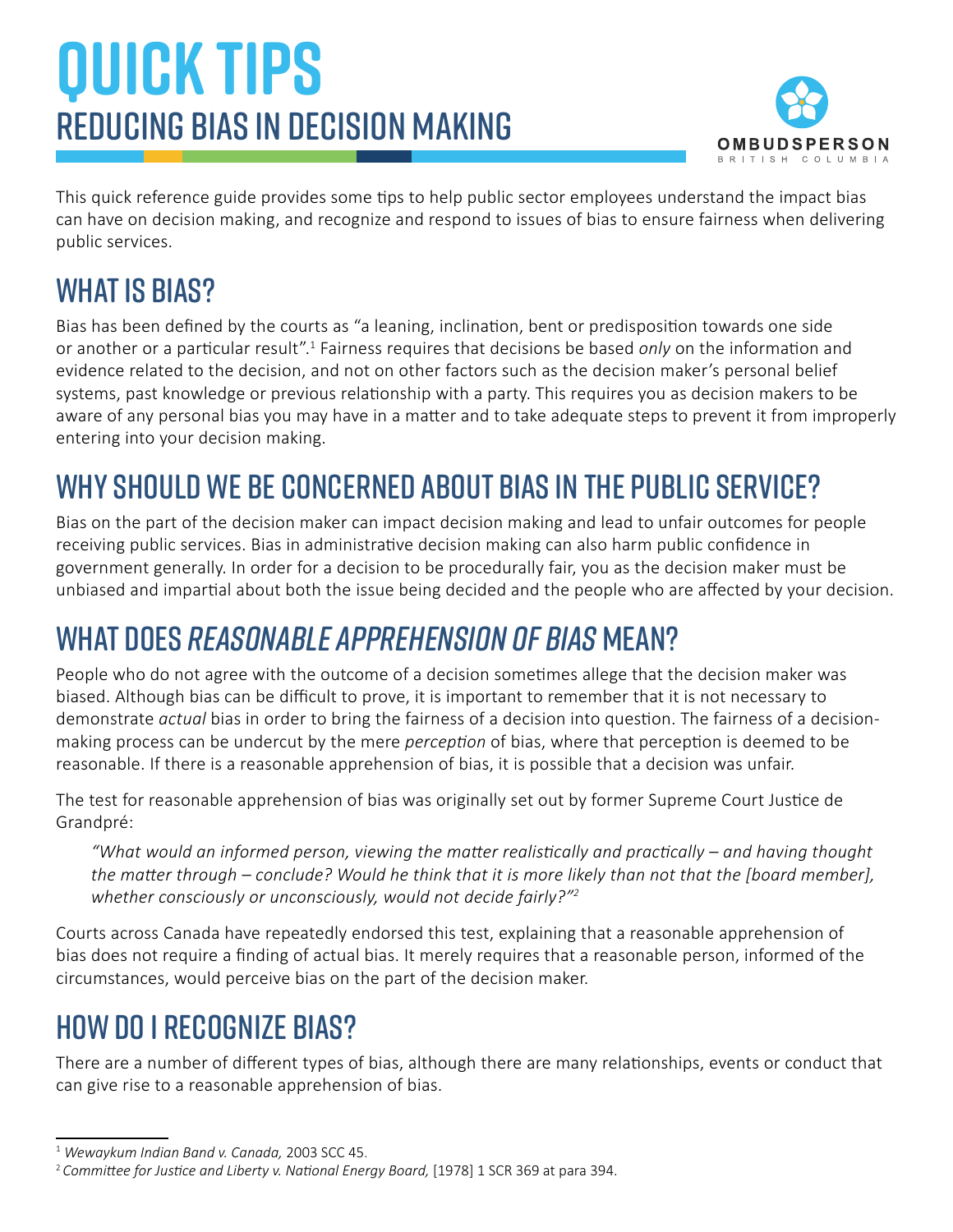Some common types of bias include:<sup>3</sup>

**Relational biases:** These include both personal relationships with family, friends, colleagues or neighbours as well as non-personal relational bias that results in some business or financial gain. This can lead to conflict of interest on the part of the decision maker where a personal or competing interest adversely affects their ability to be impartial.

**Informational bias:** This includes prior knowledge of a matter, dispute, party or issue through, for example, a person's previous employment.

**Institutional bias:** This may arise in organizations where reviews and appeals of administrative decisions are adjudicated by the same person who was the initial decision maker on the same matter.

**Operational bias:** This can arise from a decision maker's conduct - for example, refusing to hear a person's information, making derisive remarks or otherwise behaving in an aggressive or rude manner.

**Attitudinal bias:** This can arise from past statements made by a person on an issue that is central to the current matter before them. When a person's opinion appears so strong and intractable that they appear closed to alternative perspectives, this can give rise to a concern about bias. However, the fact that a decision maker has previously expressed an opinion on a matter does not in itself necessarily establish a reasonable apprehension of bias if they can demonstrate they are open to changing their mind.

### WHAT DO I DO IF I HAVE A BIAS?

- 1. Acknowledge it. Having a bias isn't necessarily a bad thing, but if you believe you may be biased towards a person who will be impacted by your decision, recognize it and name it as such. You may also want to explore *why* you may have that bias and how you can change it, or at least limit it from having an impact on your decisions.
- 2. Be honest with yourself and others. Don't try to ignore or hide a bias that you may have we all have biases. Share your thoughts with a colleague or supervisor, and engage in more collaborative decision making when you believe there is a potential for bias.
- 3. Step aside when needed and have another person make the decision that is required. If you think you may be biased, or that a reasonable apprehension of bias could be determined, it is best for you to take yourself out of the decision-making process and have someone else make the decision to ensure fairness. This is also referred to as "recusing yourself".

### What about unconscious bias?

In addition to any bias that you may be consciously aware of, you must also be mindful of any *implicit* or *unconscious biases*. These are biases that we are not aware of. They are your tendencies to prefer a thing, a person, or point of view at an unconscious level, and they are likely affecting your everyday decisions and attitudes. We should also be aware of unconscious biases because they can significantly impact decisions and lead to unfairness in the delivery of public services.

Unconscious biases are mental shortcuts used by our brain to process the large volume of information we are exposed to every day in the world around us. They often conflict with our conscious and stated beliefs and perspectives, but can unconsciously affect our decision making. They are influenced by all of our life experiences, including our upbringing and stereotypes in the media we are exposed to throughout our lives. They are also created by what society is telling us is "acceptable" or "normal" (socially constructed bias).

<sup>3</sup> Robert D. Kligman, *Bias* (Toronto: Butterworths, 1998).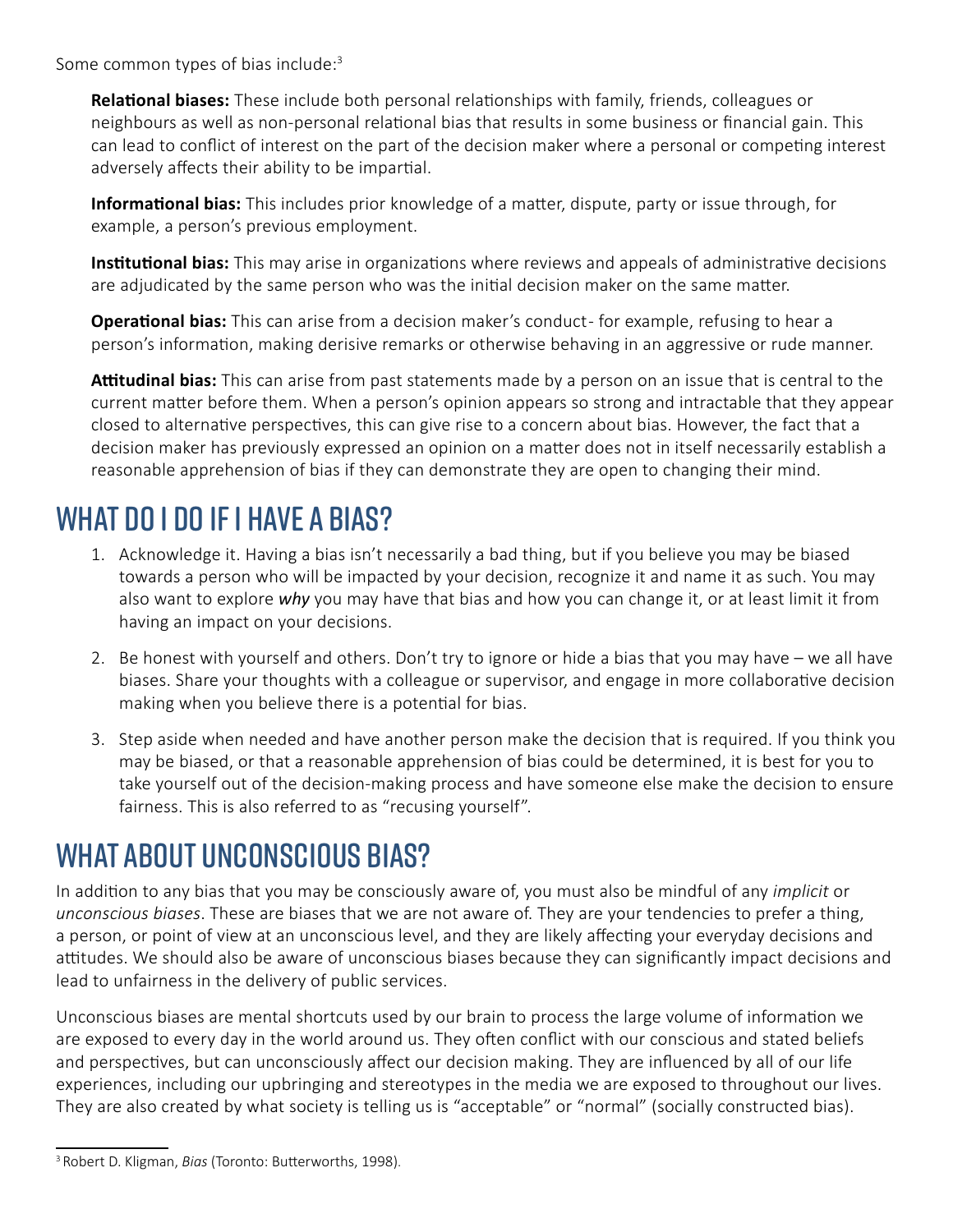# We all have unconscious biases.

Unconscioius biases are difficult to recognize because they are so deeply rooted in our thinking process and we act on them without being aware we are doing so. These unconscious biases can include both positive and negative assessments of people based on their personal characteristics.

There are many types of unconscious biases that might affect our decision making. Here are a few examples:

**Confirmation bias:** When you look for evidence that backs up your opinions, instead of looking at the whole picture, and then favour or ascribe more weight to the information that supports or confirms your prior beliefs.

**Affinity bias:** When you unconsciously prefer people who are similar to you, your likes, your ideas, your own characteristics.

**Availability bias:** When you prefer information or evidence that is more readily available in your mind due to recency of experience, even though information from a more historical event may be more relevant – for example, "This is exactly like the case I heard last week".

**Gender bias:** When you have a preference for one gender over the other, or believe certain qualities exist in a person based on their gender identity. These are often informed by society's ideas on gender roles and stereotypes.

# Unconscious biases that focus on someone's characteristics, such as gender, race, ability, Age, or size, are especially dangerous. Why?

Because of these unconscious biases, people can end up attributing certain qualities or characteristics to all members of a particular group, otherwise known as stereotyping. Stereotyping is dangerous due to the 'single story' that is then created for a specific group based on their personal characteristics, resulting in a level of dehumanization – a particular group of people become one thing and no more.